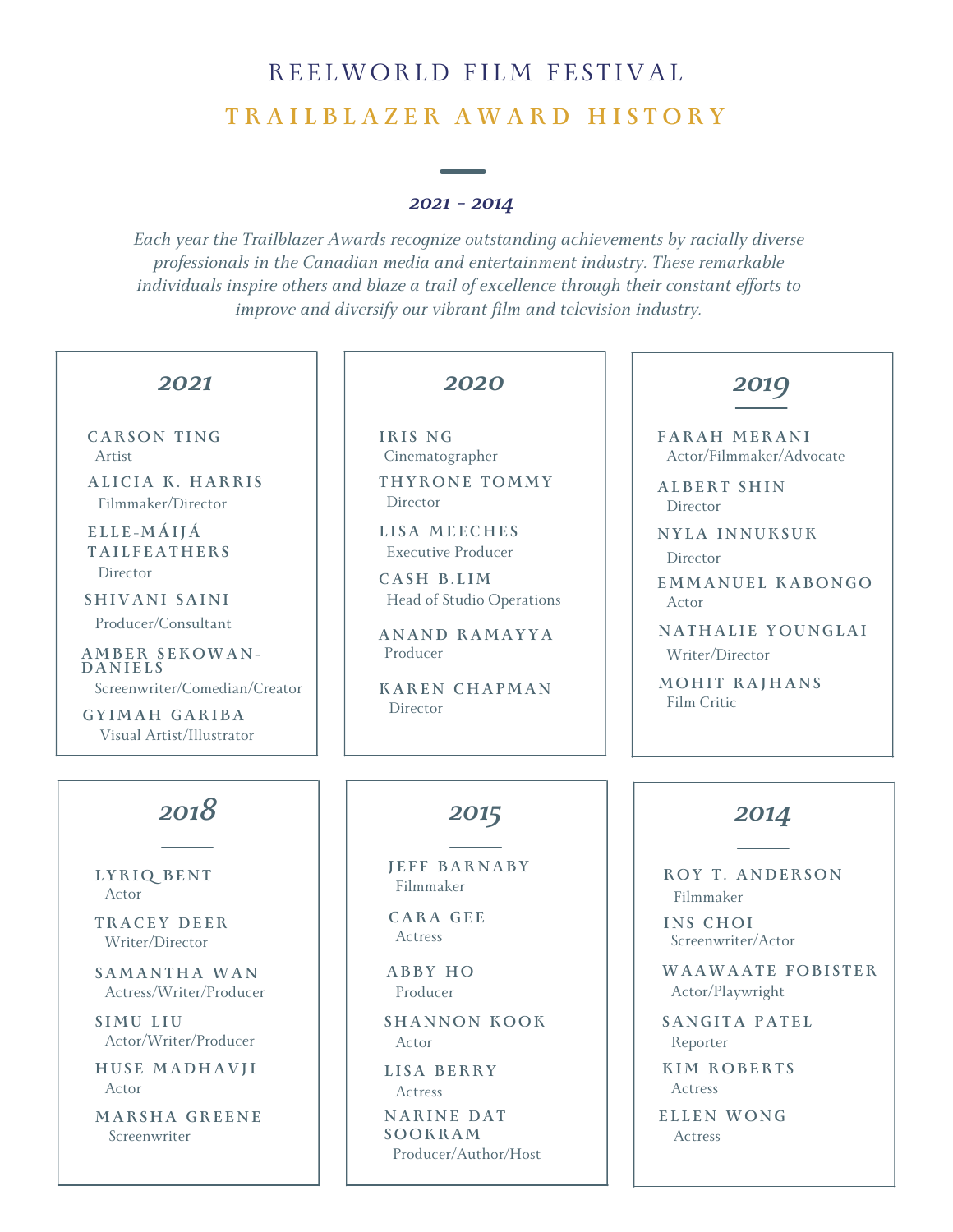### REELWORLD FILM FESTIVAL

#### **T R A I L B L A Z E R A W A R D H I S T O R Y**

*2013 - 2008*



**www.reelworld.ca**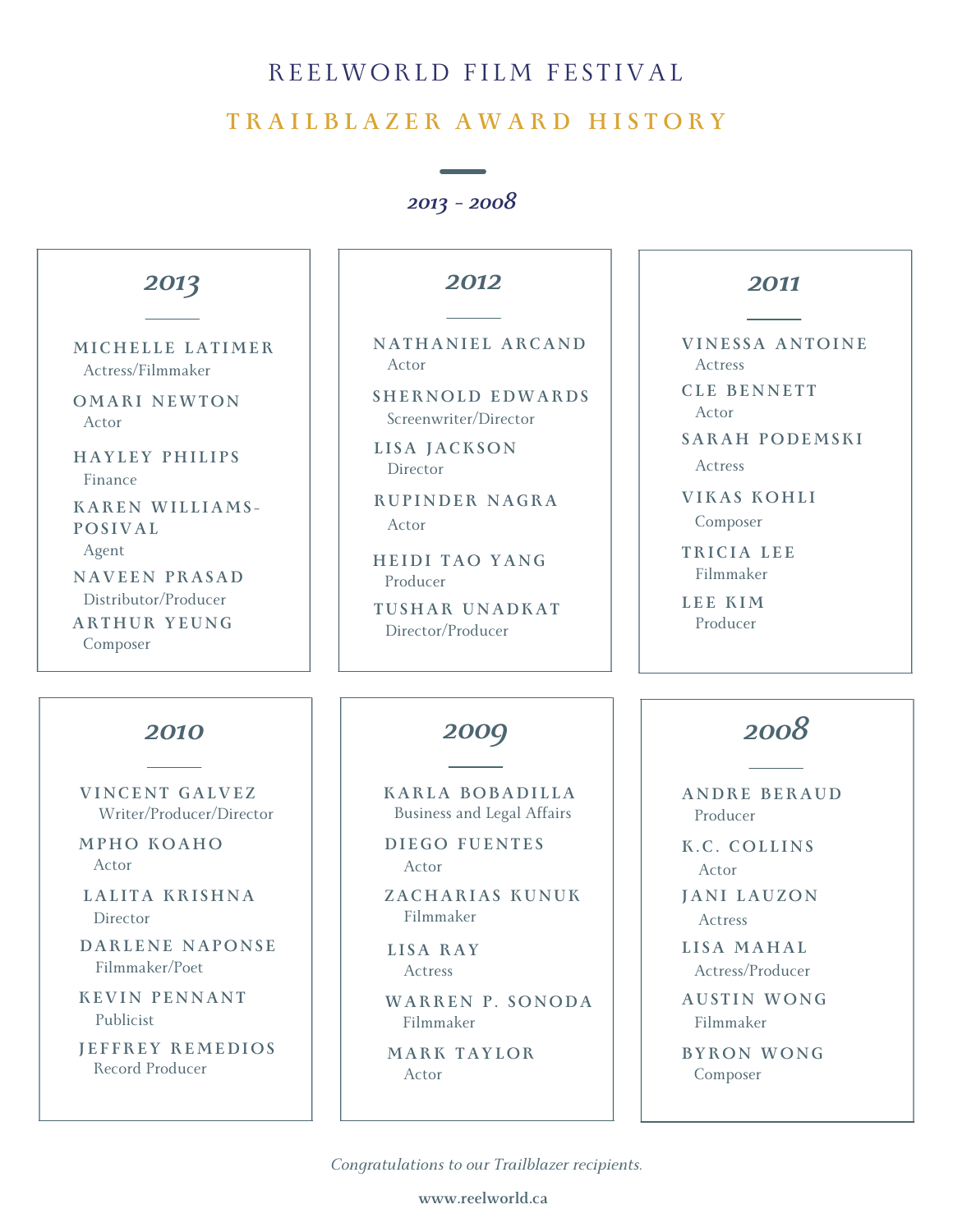## REELWORLD FILM FESTIVAL

#### **T R A I L B L A Z E R A W A R D H I S T O R Y**

*2007 - 2004*



*2004*

Filmmaker **JASON DAS I LVA**

Actor/Writer/Producer **BOBBY DE L RIO**

Actor **RICHARD L EACOCK** Filmmaker **SOOK-YI N L E E**

Screenwriter **A N N M ARI E M ORAI S**

Actress **N GOZ I PAUL**

*Congratulations to our Trailblazer recipients.*

**www.reelworld.ca**

#### *2005*

Journalist/Producer **SADIA ZA M A N**

Producer/Director **F IRDAUS KHARAS**

**NOURA KEVORKIA N**